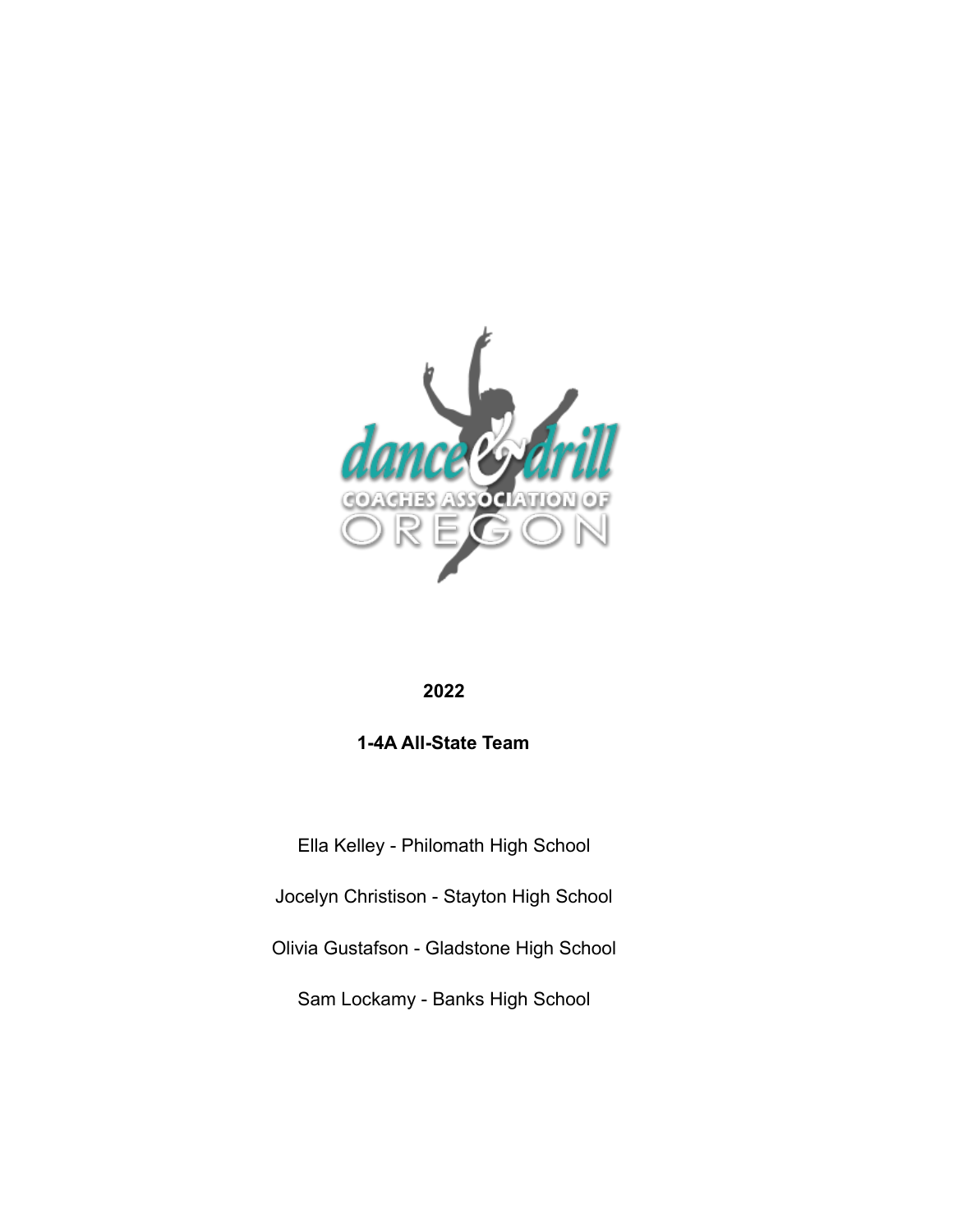

#### **2022**

### **5A All-State Team**

Cami Meyer - West Albany High School Erika Butzner - South Albany High School Grace Catlin - West Albany High School Jax Ekstrom - Scappoose High School Kalista Daharsh - Thurston High School Lauryn Harsen - South Albany High School Syian Phillips - Lebanon High School Valeria Espadas - Rex Putnam High School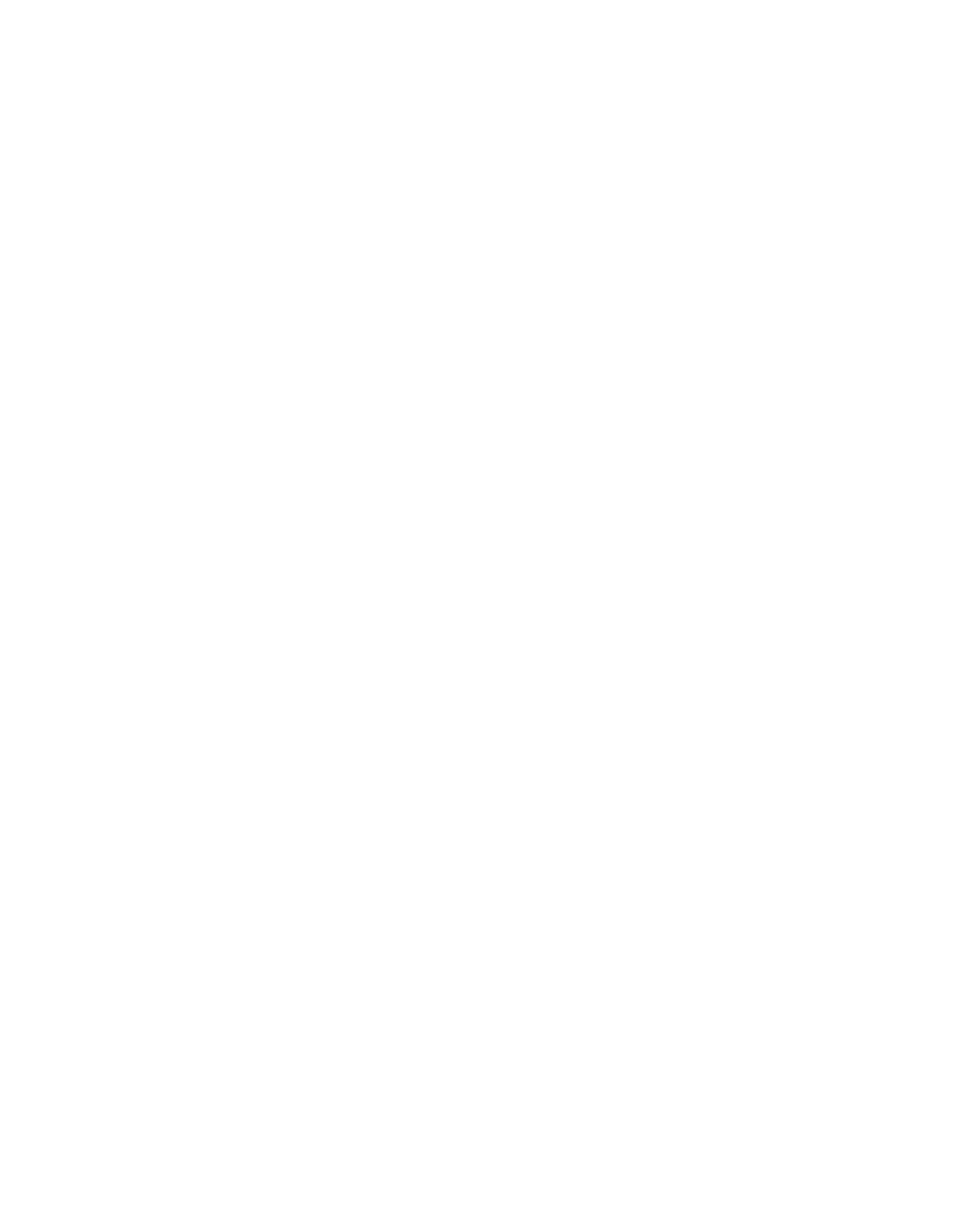

#### **2022**

### **6A All-State Team**

Abigail Chaffee - Canby High School Alina Estrada - Sam Barlow High School Alison Kang - Mountainside High School Anna Schott - Tualatin High School Ava Heyer - Lake Oswego High School Caitlyn Uchida - Westview High School